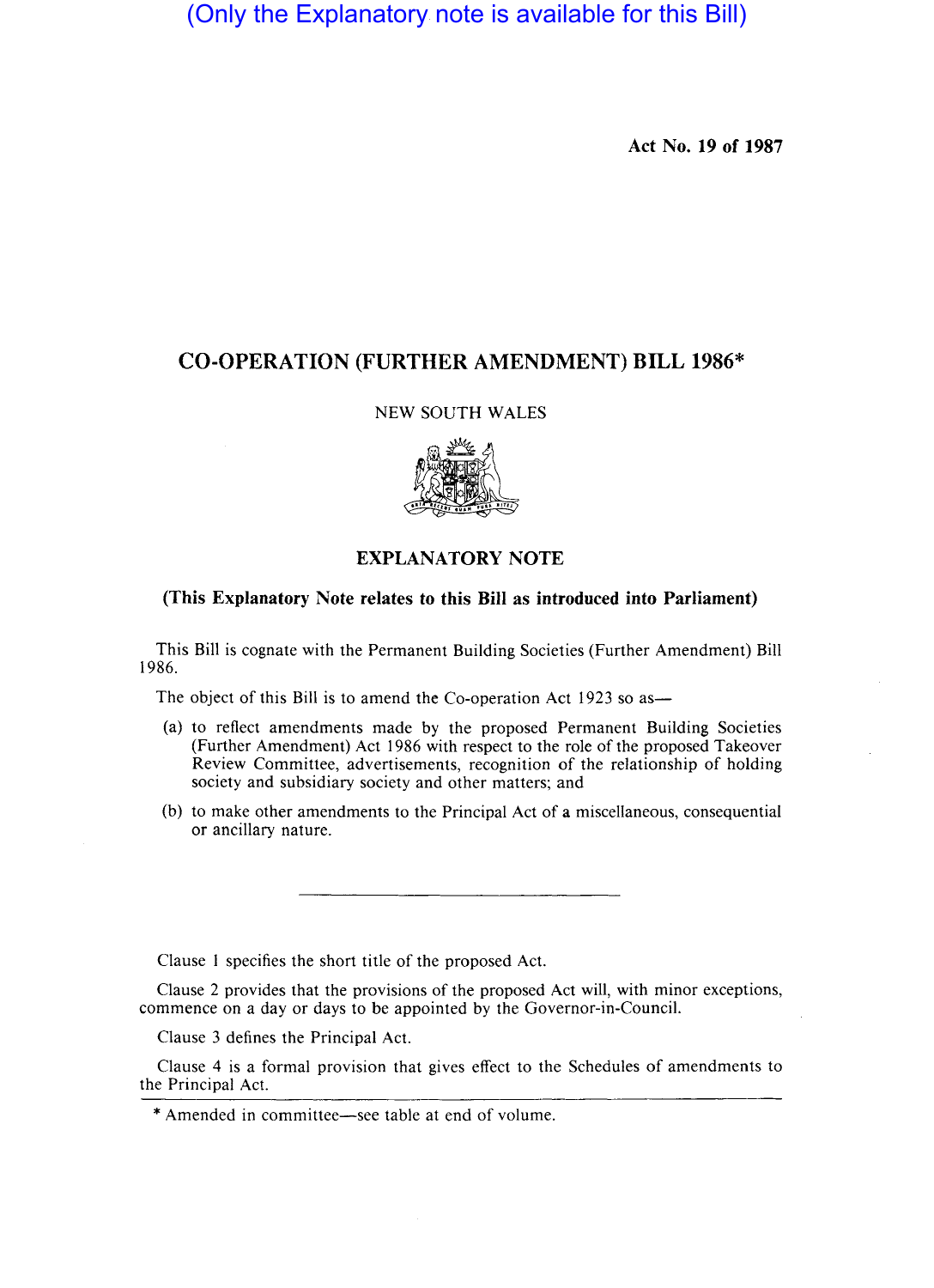#### SCHEDULE 1-AMENDMENTS TO THE PRINCIPAL ACT RELATING TO THE APPLICATION TO THE ACT OF TAKEOVER REVIEW COMMITTEE PROVISIONS

Schedule 1 (1) amends section 18c (2) of the Principal Act so as to limit the operation of that provision to advertisements concerning the business or activities of a society: the amendment is consequential on the amendment to be made by Schedule 1 (3).

Schedule 1 (2) amends section I8D (Commencement of advertising by a new building society) of the Principal Act so as to limit the operation of that provision to advertisements concerning the business or activities of a society: the amendment is consequential on the amendment to be made by Schedule 1 (3).

Schedule I (3) repeals section 18F (Interpretation) of the Principal Act in recognition of the fact that the word "advertisement" (which is defined by that section) is occasionally used in the Principal Act in a wider sense than that of the definition.

Schedule 1 (4) amends section 43 (Amalgamation) of the Principal Act so as to provide that, where proposed Division 6 of Part III of the Permanent Building Societies Act 1967 applies to a proposed transfer of engagements, the provisions of that Division must be complied with before the amalgamation proceeds.

Schedule I (5) amends section 43A (Amalgamation with permanent building society) of the Principal Act so as to provide that, where proposed Division 6 of Part III of the Permanent Building Societies Act 1967 applies to a proposed amalgamation with a permanent building society, the provisions of that Division must be complied with before the amalgamation proceeds.

Schedule I (6) amends section 69 (Transfer of engagements) of the Principal Act so as to provide that, where proposed Division 6 of Part **III** of the Permanent Building Societies Act 1967 applies to a proposed transfer of engagements, the provisions of that Division must be complied with before the transfer proceeds.

Schedule I (7) (a) amends section 70 (Registration of society as company) of the Principal Act so as to require-

- (a) submission to the registrar of any proposal to register a society as a company; and
- (b) compliance with proposed Division 6 of Part III of the Permanent Building Societies Act 1967 before any application for registration as a company is made.

Schedule 1 (7) (b) amends section 70 (4) of the Principal Act so as to ensure that the contents of the proposed articles of association prepared by a society that has applied to be registered as a company under the Companies (New South Wales) Code are not limited by the objects of the society.

Schedule 1 (7) (c) inserts a new paragraph into section 70 (6) of the Principal Act so as to enable the proposed articles of association prepared by a society that has applied to be registered as a company under the Companies (New South Wales) Code to contain provisions approved or required by the Takeover Review Committee (being provisions that would otherwise be inconsistent with subsection (6) (c) of that section).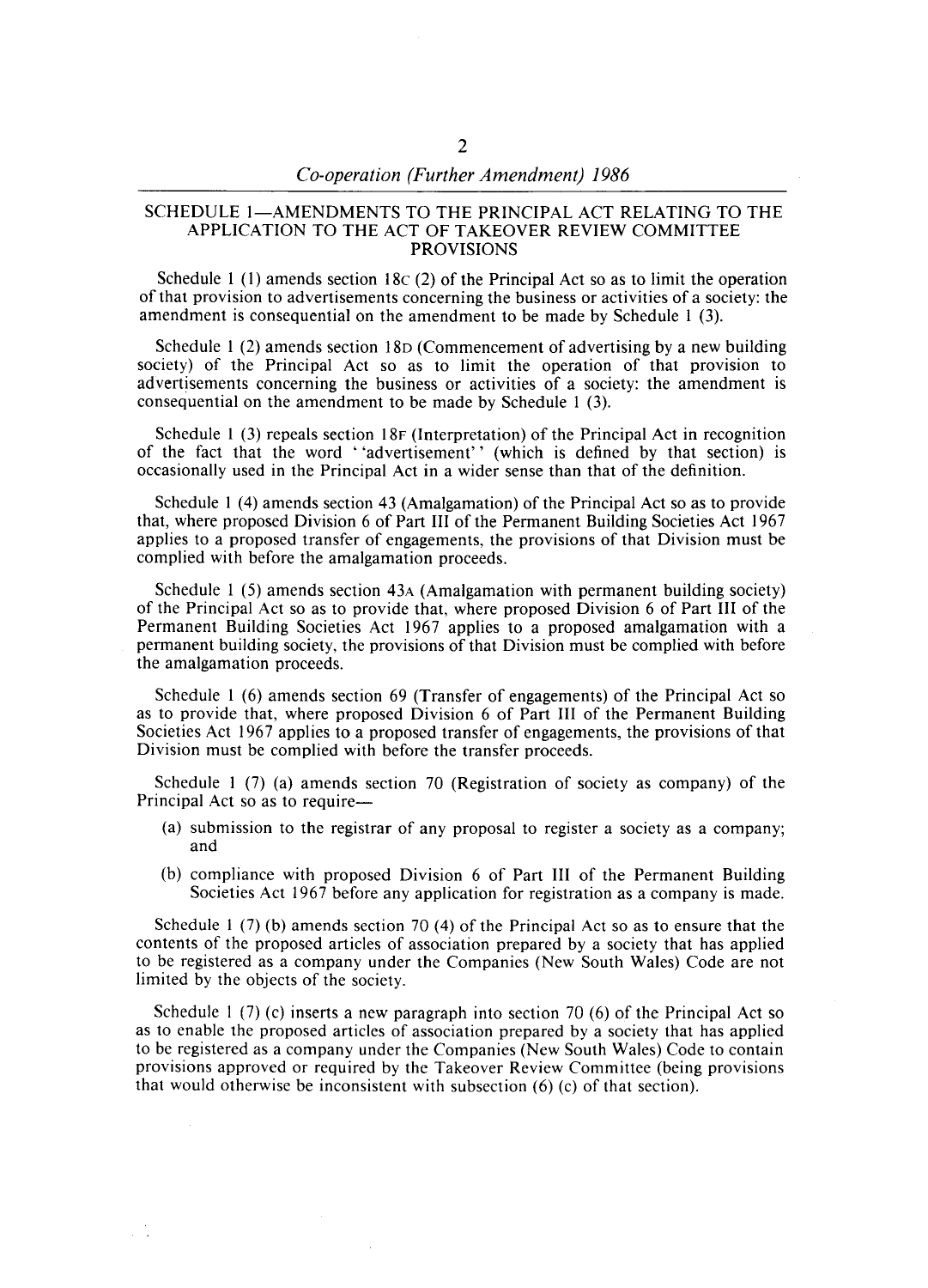### SCHEDULE 2-MISCELLANEOUS AMENDMENTS TO THE PRINCIPAL ACT

Schedule 2 (1) amends section 5c (Subsidiary corporations and societies) of the Principal Act in consequence of the recognition of the relationship of holding society and subsidiary society by the proposed Act.

Schedule 2 (2) amends section 47B (Limitation on shareholding) of the Principal Act so as to fix the maximum prescribed proportion of equity fixed shares, or total shares, in a society which a person (other than a holding society) may hold. Excess shares are to be cancelled and the amount paid up on them is to be paid to the person entitled in respect of those shares.

Schedule 2 (3) inserts proposed section 68A into the Principal Act. The proposed section enables societies to become subsidiaries of other societies (including permanent building societies registered under the Permanent Building Societies Act 1967) in a manner similar to that by which a society transfers its engagements to another society under the Principal Act. The members of an intended subsidiary society must pass a special resolution (requiring a two-thirds majority) to take action to become a subsidiary society. The members of the intended holding society must either pass a similar resolution or, with the consent of the registrar, may take the necessary action to become a holding society by means of a resolution of a general meeting or of the board. A subsidiary society is one in which another society controls the majority of the shares or the composition of the board of directors or can cast or control the majority of votes cast at a general meeting.

Schedule 2 (4) inserts proposed section 69AA (Transfer of engagements of certain building societies) into the Principal Act. The proposed section enables a non-terminating building society or a society mentioned in the Second Schedule to the Principal Act to undertake to fulfil the engagements of a permanent building society registered under the Permanent Building Societies Act 1967 which has resolved to transfer its engagements to the society.

Schedule 2 (5) amends section 69B (Further supplementary provisions as to amalgamation, subsidiary societies or transfer of engagements) of the Principal Act so as to require a statement relating to a proposed arrangement creating the relationship of holding and subsidiary society or a proposed undertaking by a society to fulfil engagements, as approved by the registrar, to be sent to the members of the societies concerned before any meetings to pass the necessary resolutions are held.

Schedule 2 (6) amends section 69c (Transfer of engagements by direction of registrar) of the Principal Act so as to enable a non-terminating building society or a society mentioned in the Second Schedule to accept a transfer of engagements directed under the Permanent Building Societies Act 1967.

Schedule 2 (7) amends section 80 (Special resolutions) of the Principal Act so as to provide for the registration by the registrar of special resolutions where the registrar is satisfied that the special resolutions are not contrary to the Principal Act or the regulations. A right of appeal to the Supreme Court against a decision of the registrar not to register a special resolution is provided.